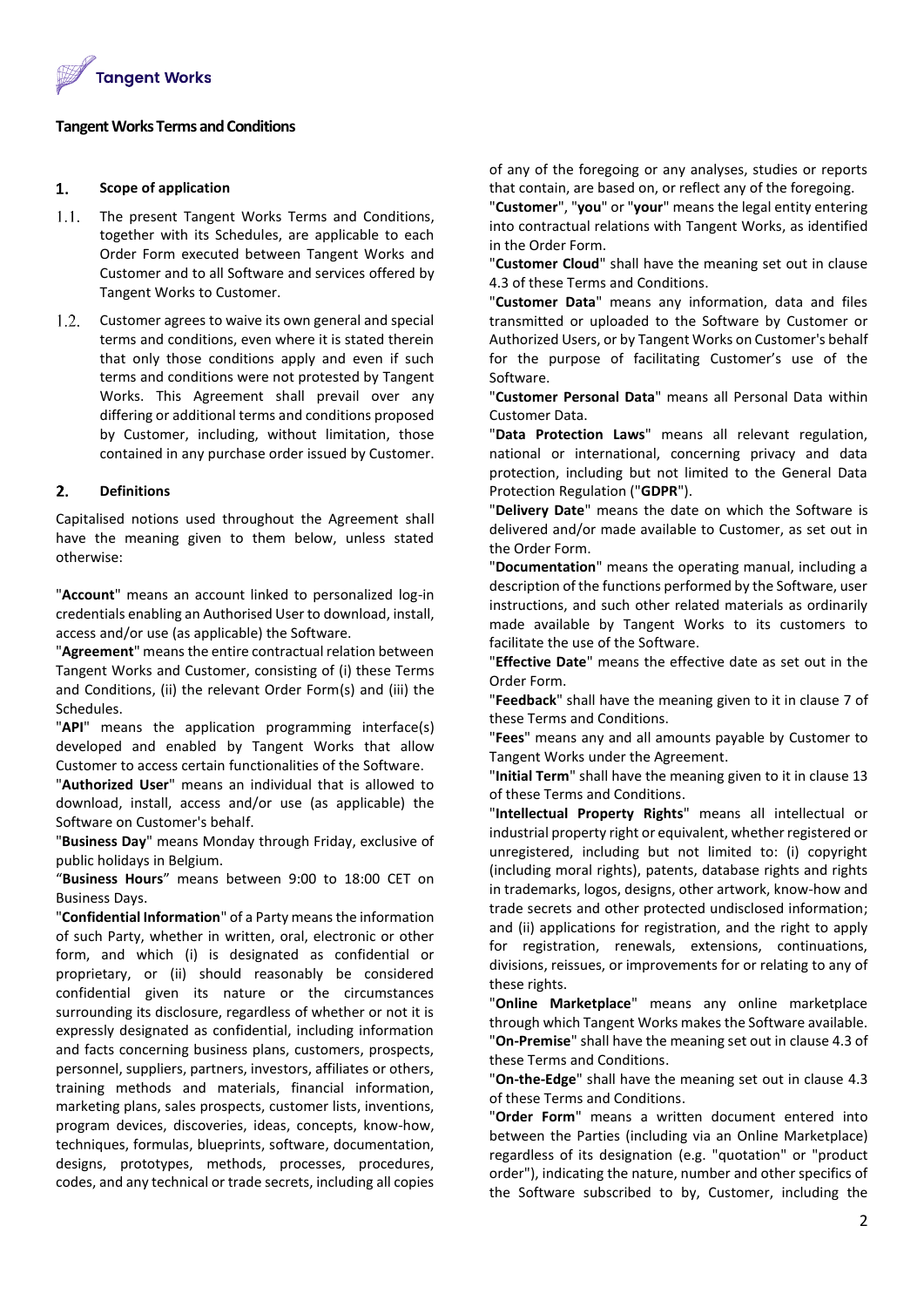

specific conditions under which such order is made, and which forms an integral part of the Agreement.

"**Partner**" means a third-party reseller and/or implementation partner approved by Tangent Works.

"**Party**" means Customer and/or Tangent Works.

"**Personal Data**" shall have the meaning given to it in article 4 (1) of the General Data Protection Regulation.

"**Renewal Term**" shall have the meaning given to it in clause 13 of these Terms and Conditions.

"**Schedule**" means any annex, schedule, appendix or other complementary document which forms a part of the Agreement.

"**Software**" means the Tangent Works' Tangent Information Modeler ("**TIM**"), an automatic model building engine designed specifically for time series forecasting and anomaly detection.

"**Support Services**" means the support services set out in the Schedule 1 (*Service Level Agreement*).

"**Tangent Works**", "**our**", "**we**" or "**us**" means TangentWorks BV, a company organized and existing under the laws of Belgium having its registered office at Oplombeekstraat 6

1755 Gooik (Belgium) and registered with company number 0892.656.851.

"**Tangent Works Cloud**" shall have the meaning set out in clause 4.3 of these Terms and Conditions.

"**Term**" means the Initial Term and the Renewal Term(s) (if any).

"**Terms and Conditions**" means the present Tangent Works terms and conditions, including its Schedules.

**"Transaction"** means an API call to the TIM engine for model generation, forecasting or anomaly detection requested by (or on behalf of) Customer.

The Schedules may contain additional definitions, specific to those Schedules.

## 3. **License**

- $3.1.$ In consideration of Customer's compliance with the provisions as set out in this Agreement (including timely payment of all Fees), Tangent Works grants Customer during the Term a personal, restricted, non-exclusive, non-transferrable, non-sublicensable, non-assignable, revocable, worldwide license to (i) download and install (in case of On-Premise, On-the-Edge and Customer Cloud installation only) and (ii) access and use the Software for Customer's internal business purposes.
- $3.2.$ Any access to and use of the API is subject to the restrictions and policies implemented by Tangent Works from time to time with respect to the API as set forth in the Documentation or otherwise communicated to Customer in writing.
- $3.3.$ Depending on the type of subscription ordered by Customer a certain number of Transactions per applicable time period (e.g. per month) may be included within the subscription, as set out in the Order Form. Any Transaction in excess of the number of Transactions included within the ordered

subscription shall be charged at the cost-per-Transaction indicated in the Order Form. Any nonused Transactions during the applicable time period shall not be transferable to the next time period. Customer is responsible for all Transactions requested and/or made via its Account(s).

- $3.4.$ Customers shall at all timed comply with (i) the applicable Documentation; (ii) the provisions of the Agreement; and (iii) any reasonable instruction of Tangent Works.
- $3.5.$ Customer explicitly agrees (and shall procure that its Authorized Users agree) not to, directly or indirectly (including, without limitation, through the actions of any affiliate, agent, subcontractor, Authorized User or, in general, any third party):
- $(i)$ use the Software other than in accordance with the Software's intended purpose, the Agreement and for Customer's internal business purposes;
- $(ii)$ use the Software in any way that is unlawful, illegal, fraudulent or harmful, or in connection with any unlawful, illegal, fraudulent or harmful purpose or activity;
- $(iii)$ sell, lease, commercialize, rent, display, license, sublicense, transfer, provide, disclose, or otherwise make available to, or permit access to (or use of), the Software or the Documentation, in whole or in part, to (or by) any third party, whether or not related to Customer or otherwise use the Software on a "service bureau basis", except as expressly permitted in this Agreement;
- $(iv)$ modify the Software or develop any derivative works based on the Software or any Confidential Information of Tangent Works;
- $(v)$ decompile, disassemble, translate, reverse engineer or attempt to reconstruct, identify or discover, copy, create derivative works based upon the source code of the Software (unless permitted by law), underlying ideas, underlying user interface techniques or algorithms of the Software by any means whatsoever (except to the extent such restriction is prohibited under applicable law), or disclose any of the foregoing;
- $(v<sub>i</sub>)$ encumber or suffer to exist any lien or security interest on the Software;
- $(vii)$ take any action that would cause the Software or the source code to be placed in the public domain;
- (viii) use the Software in any computer environment not expressly permitted under this Agreement; and
- $(ix)$ work around any technical limitation in the Software.
- $3.6.$ Customer shall comply with all applicable laws relating to the use of the Software. Customer acknowledges that the Software may include encryption and may, accordingly, be subject to export or other additional restrictions.
- 3.7. The right to access and use the Software subscribed to, is expressly restricted to the rights, limitations and other terms set forth in the Agreement and Customer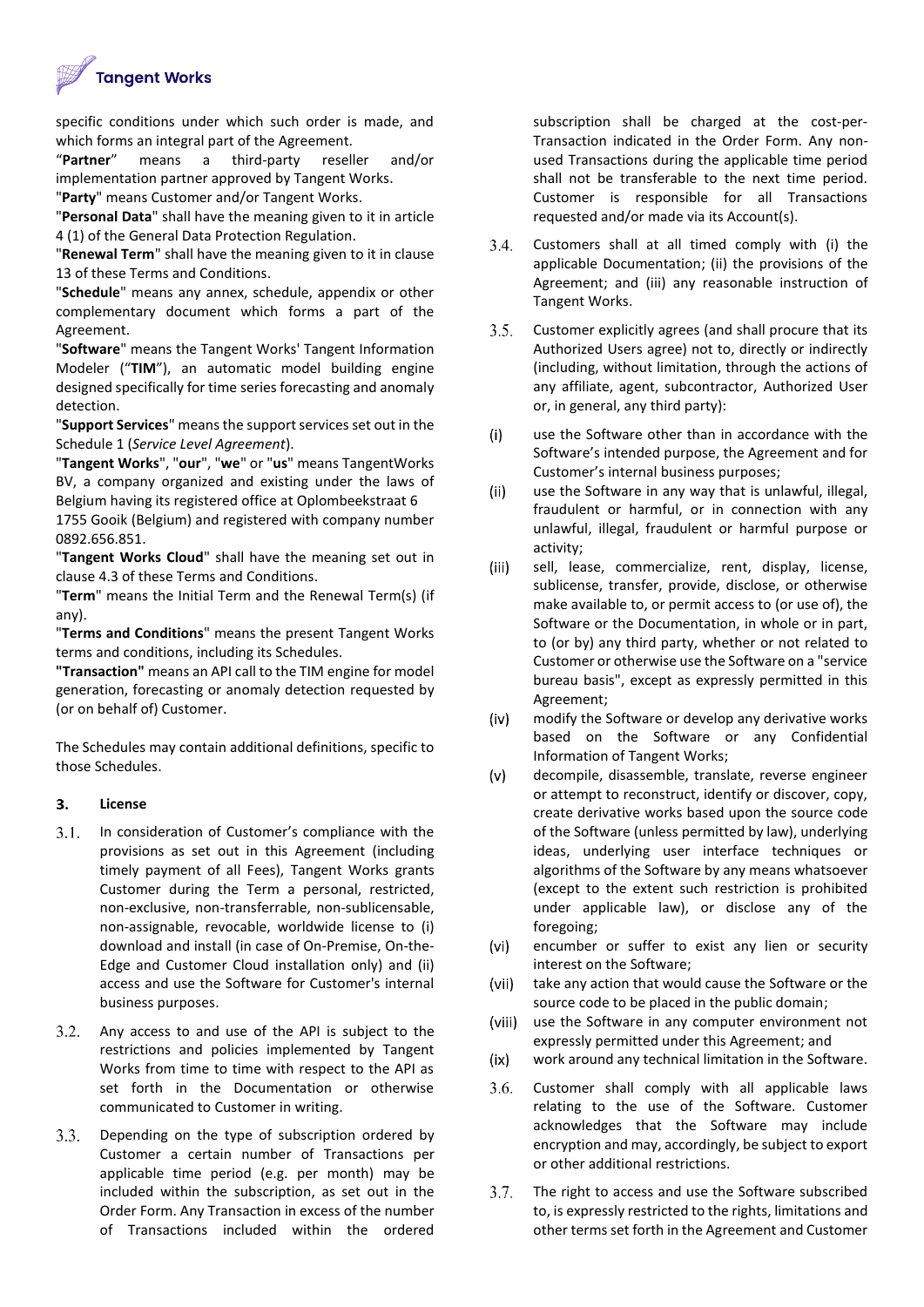

shall not be able to invoke any alleged implied rights which are not expressly set out under the Agreement. For the avoidance of doubt, the Software is only licensed, not sold to Customer.

- $3.8.$ Customer acknowledges and agrees that any download of, access to and use of the Software outside the scope of and/or in breach of the terms as set forth in this Agreement, shall entitle Tangent Works to immediately terminate (or alternatively, at Tangent Works' option, suspend) this Agreement for material breach by Customer, without any formalities being required and without prejudice to any other right or remedy available to Tangent Works pursuant to this Agreement or under applicable law.
- $3.9.$ Customer hereby acknowledges and agrees that any modification or attempted modification of the Software by any party other than Tangent Works shall void Tangent Works' warranties and shall be deemed to represent a material breach of this Agreement by Customer.

## $4.$ **Delivery of the Software**

- $4.1.$ Tangent Works shall create an Accounts for Customer and shall provide Customer with access credentials on, or within, a reasonable time following the Effective Date.
- $4.2.$ Customer expressly acknowledges that the operation of the Software may require that Customer has or obtains, at Customer's sole cost and expense, highspeed internet connection, hardware, networks, operating systems and/or other third-party software.
- $4.3.$ The Software can be installed and hosted, at Customer's option and as determined in the Order Form:
- $(i)$ in the cloud, either by Tangent Works' third-party hosting provider ("**Tangent Works Cloud**") or by the cloud provider chosen by Customer under Customer's own cloud subscription ("**Customer Cloud**");
- $(ii)$ on-premise on Customer's infrastructure ("**On-Premise**"); or
- $(iii)$ on-the-edge ("**On-the-Edge**").
- 4.4. **Tangent Works Cloud**. In case the Software is made available on Tangent Works Cloud, the following provisions shall apply:
- $(i)$ At the Effective Date, the hosting services are provided by the third-party hosting provider appointed by Tangent Works. At all times during the Term, Tangent Works shall have the right to choose another hosting partner offering similar guarantees in terms of availability.
- $(ii)$ Customer acknowledges and agrees to accept and comply with the last version of the terms and conditions of the third-party hosting provider.
- $(iii)$ Customer acknowledges and agrees that the thirdparty hosting provider may update its terms from time to time. In case of material updates of the third-

party hosting terms, Tangent Works shall use reasonable efforts to notify Customer thereof. Tangent Works cannot be held liable for any malfunctioning of such third-party hosting services.

- $(iv)$ Tangent Works commits to meet or exceed the service level for availability set out in Schedule 1 (*Service Level Agreement*).
- $4.5.$ **Customer Cloud, On-Premise and On-the-Edge**. In case of Customer Cloud, On-Premise or On-the-Edge installation, the following provisions shall apply:
- $(i)$ Tangent Works shall deliver the Software and corresponding Documentation to Customer on the Delivery Date set out in the Order Form.
- $(ii)$ Customer shall bear all costs and full responsibility for such installation and hosting.
- $(iii)$ Unless explicitly agreed otherwise, Customer shall enter into an agreement with a Partner in respect of the installation and/or implementation of the Software.
- $(iv)$ Customer is deemed to have accepted the Software (i) if no written notice of non-acceptance is given to Tangent Works within five (5) Business Days following the Delivery Date or (ii) if Customer uses the Software for any purpose other than for carrying out the acceptance testing. The notice of non-acceptance shall specifically identify the reasons for such nonacceptance.
- 4.6. **Online Marketplace**. In case the Software is ordered through an Online Marketplace, the applicable delivery terms, delivery procedure and hosting terms of the Online Marketplace shall apply.

## 5. **Maintenance and changes**

- $5.1.$ Tangent Works reserves the right to make operational or technical changes to the Software, and to modify, add or remove certain functionalities.
- $5.2.$ Customer acknowledges that in order to ensure a correct functioning of the Software, maintenance services are needed from time to time. Tangent Works shall carry out such maintenance services at its sole discretion and shall use all reasonable endeavours to minimise the impact on Customer's day to day business. Where practicable, Tangent Works shall give to Customer prior written notice of scheduled maintenance that is likely to affect the availability of the Software or is likely to have a material negative impact upon the Software. Tangent Works shall not be liable for costs incurred by Customer as a result of any non-availability of the Software due to maintenance services for which prior written notice has been given.
- 5.3. Tangent Works shall automatically make available updates for Customers having opted for Tangent Works Cloud deployment and/or having ordered the Software via an Online Market. Customers having opted for Customer Cloud, On-Premise and On-the-Edge are responsible for making sure that the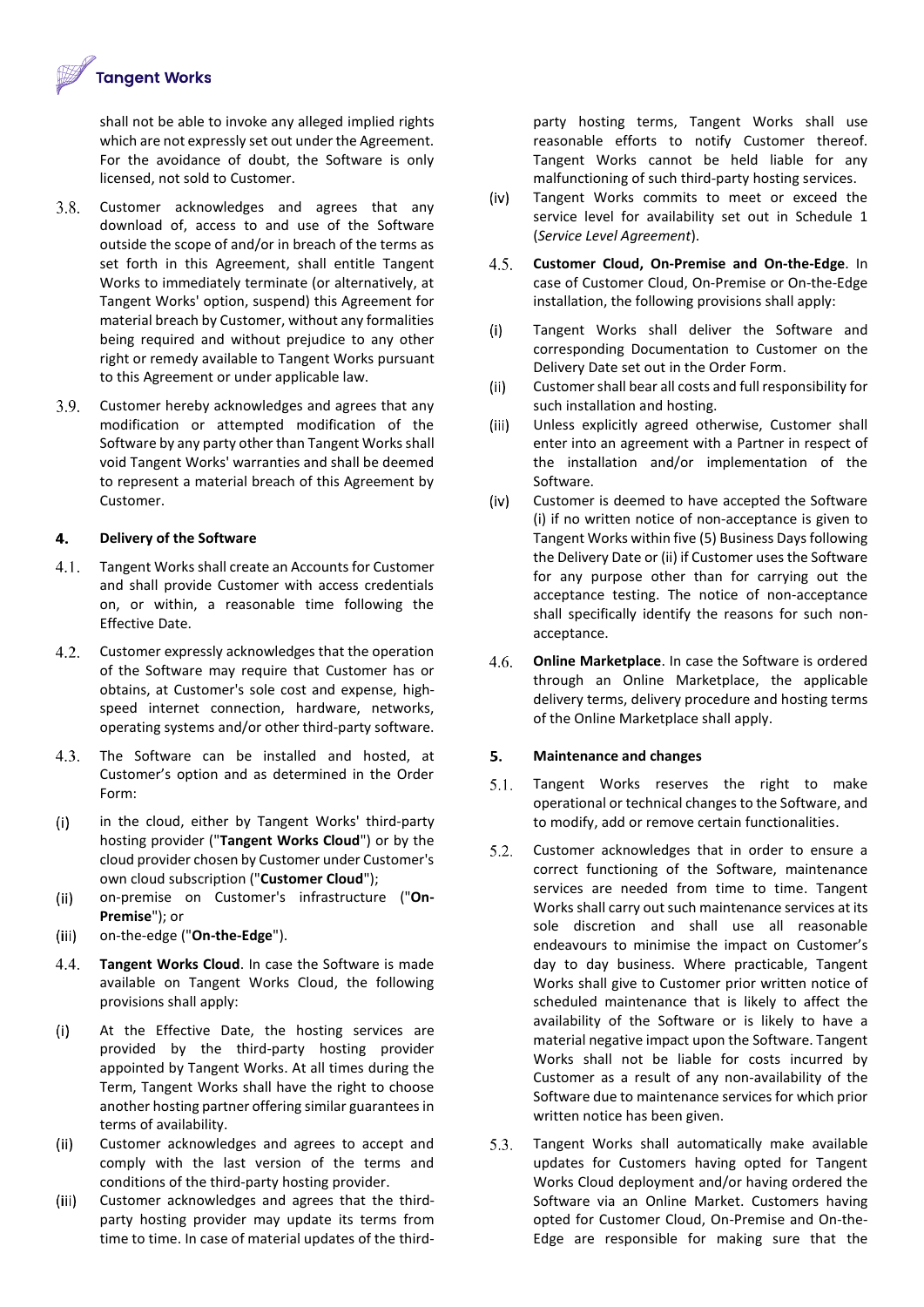**Tangent Works** 

available updates are installed in a correct and timely manner. Tangent Works shall in no way be responsible for incidents or any damages resulting and/or linked to the use of outdated versions of the Software.

### 6. **Intellectual Property Rights**

- $6.1.$ Tangent Works is and remains the sole and exclusive proprietary owner of all Intellectual Property Rights related to the Software and the Documentation (including any new versions, updates, customizations, enhancements, modifications or improvements made to the Software or Documentation).
- Nothing in the Agreement shall convey any title or  $6.2.$ proprietary right or Intellectual Property Rights in or over the Software and the Documentation to Customer or any third party. Customer shall not in any way acquire any title, rights of ownership, copyright, intellectual property rights or other proprietary rights of whatever nature in the Software or Documentation. Customer agrees not to remove, suppress or modify in any way any proprietary marking, including any trademark or copyright notice, on or in the Software, or visible during its operation, or on media or on any Documentation.

### $\overline{7}$ . **Feedback**

If Customer provides Tangent Works with ideas, comments or suggestions relating to the Software ("**Feedback**") all Intellectual Property Rights in that Feedback, and anything created as a result of that Feedback (including new material, enhancements, modifications or derivative works), shall vest in Tangent Works and Tangent Work shall have the right to use and disclose the Feedback for any purpose.

### 8. **Customer Data**

- $8.1$ All Customer Data shall remain property of Customer.
- 8.2. Customer hereby grants to Tangent Works a nonexclusive licence to copy, reproduce, store, distribute, publish, export, adapt, edit and translate Customer Data to the extent reasonably required for the performance of Tangent Works' obligations and the exercise of Tangent Works' rights under this Agreement. Customer also grants to Tangent Works the right to sub-license these rights to its hosting, connectivity and telecommunications service providers to the extent reasonably required for the performance of Tangent Works' obligations and the exercise of Tangent Works' rights under this Agreement, subject always to any express restrictions elsewhere in this Agreement.
- 8.3. Customer warrants to Tangent Works that Customer's Data when used by Tangent Works in accordance with this Agreement will not infringe the Intellectual Property Rights or other legal rights of any third party, and will not breach the provisions of

any law, statute or regulation, in any jurisdiction and under any applicable law.

8.4. Customer shall make a back-up copy of all Customer Data prior to uploading Customer Data onto the Software.

## 9. **Usage Control**

- $9.1.$ Tangent Works has the right to (have a third party) monitor and inspect the usage of the Software by Customer (including but not limited to monitoring the number of Transactions).
- 9.2. If such inspection shows that Customer has underpaid the amount of Fees due to Tangent Works, without prejudice to any other rights and remedies available to Tangent Works, Customer shall promptly pay the amount of such underpayment to Tangent Works together with any applicable late payment interest.

## 10. **Audit**

- 10.1. Tangent Works has the right to (or to have a thirdparty auditor) perform audits at any time during business hours upon reasonable notice, in order to inspect Customer's compliance with the license grant and the number of users accessing the Software. Any such audit shall not unreasonably interfere with the normal business operations of Customer. Customer undertakes to make available all useful documentation and provide all reasonable access and assistance to enable Tangent Works, as applicable, to perform the audit.
- 10.2. Such audit shall be undertaken, at Tangent Works' cost, unless in the event such audit reveals Customer's non-compliance with this Agreement, in which case Customer shall pay the costs of such audit within fifteen (15) days of notice of the audit results. Customer agrees that Tangent Works shall not be responsible for any of Customer's costs incurred in relation to the audit.

## **Service Levels**  $11.$

 $11.1.$  Subject to timely payment of the applicable Fees, Tangent Works shall make available the Software and provide Support Services in accordance with Schedule 1 (*Service Level Agreement*).

## $12.$ **Fees and Payment Terms**

- 12.1. In case Customer has ordered the Software through an Online Market Place, the Order Form may contain specific payment provisions, which shall prevail if and to the extent that they are inconsistent with the below payment terms.
- 12.2. The fixed recurring Fees shall be invoiced on a monthly or yearly basis (as indicated in the Order Form) as from the Effective Date, either by Tangent Work or by the applicable Online Market Place, as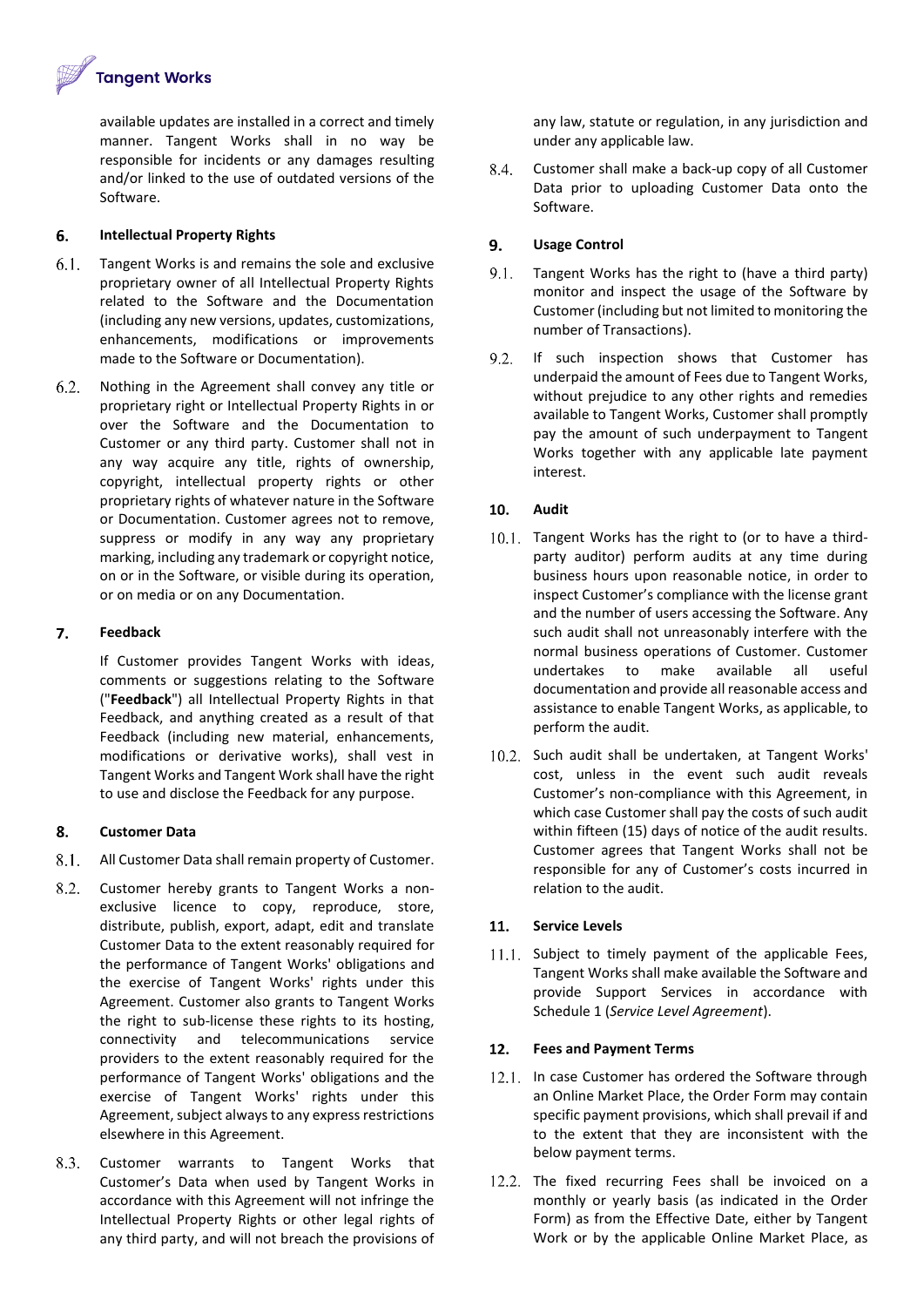

indicated in the Order Form. Any Fees for usage in excess of the applicable package shall be invoiced on a monthly basis.

- 12.3. Upon renewal of the Agreement, Tangent Works may increase the applicable Fees. In such case, Tangent Works will notify Customer thereof in advance and the increased fees will apply at the start of the next Renewal Term. If Customer does not agree to this price increase, Customer shall have the right to terminate the Agreement at the end of the thencurrent Term by giving written notice to Tangent Works.
- 12.4. All invoices are payable within thirty (30) calendar days after the invoice date. If a Customer disputes an invoice (or any portion thereof), Customer must notify Tangent Works in writing of the nature of such dispute within five (5) Business Days after the invoice date, failing which the invoice shall be deemed accepted by Customer. The undisputed portion of the invoice shall be paid as set forth in the Agreement. If Customer fails to pay any outstanding amounts, Tangent Works shall be entitled to suspend its obligations and Customer's rights hereunder until receipt of payment of such outstanding amounts.
- 12.5. Payments made by Customer to Tangent Works under the Agreement shall be final and nonrefundable.
- 12.6. All Fees payable to Tangent Works under the Agreement shall be paid without the right to set off or counterclaim and free and clear of all deductions or withholdings whatsoever unless the same are required by law, in which case Customer undertakes to pay Tangent Works such additional amounts as are necessary in order that the net amounts received by Tangent Works after all deductions and withholdings shall not be less than such payments would have been in the absence of such deductions or withholding.
- 12.7. Unless specified otherwise in the Order Form, invoices shall be sent electronically to Customer's email address, set out the Order Form.
- 12.8. Any amounts of undisputed invoices that have not been paid within thirty (30) days after the invoice date shall automatically and without notice be subject to a late payment interest equal to 1,5% per month or the maximum permitted by applicable law, which interest shall be compounded daily as of the due date until receipt of full payment by Tangent Works. In addition, Customer shall pay all costs incurred by Tangent Works as a result of the (extra)judicial enforcement of Customer's payment obligation under this clause.

## 13. **Term of the Agreement**

13.1. The Agreement is entered into for (i) the fixed term set out in the Order Form or (ii) if no term is set out in the Order Form, for one (1) year (the "**Initial Term**").

13.2. After the Initial Term, the Agreement shall be automatically and tacitly renewed for consecutive periods (i) having the duration set out in the Order Form or, (ii) if such duration is not specified in the Order Form, having the same duration as the Initial Term (each a "**Renewal Ter**m"), unless a Party provides a written notice to terminate at least one (1) month before the end of the Initial Term or the thenrunning Renewal Term.

## $14.$ **Termination**

- 14.1. Tangent Works may, at its sole discretion, suspend or terminate the Agreement, partially or wholly, by written notice to Customer, if Customer fails to pay to Tangent Works any amount due under the Agreement and Customer fails to cure such failure to pay within thirty (30) days from the date of a written notice of default from Tangent Works to Customer.
- 14.2. Either Party may immediately terminate the whole or any portion of the Agreement without any judicial intervention, without being liable for compensation and without prejudice to its rights to damages and any other rights, remedies and/or claim to which it may be entitled by law, upon providing the other Party with written notice of termination if:
- $(i)$ the other Party performs a material breach to any provision of the Agreement and fails to cure such material breach within thirty (30) calendar days after receipt of written notice of the material breach;
- $(ii)$ the other Party becomes insolvent, is subject to voluntary or involuntary bankruptcy, insolvency or similar proceeding or otherwise liquidates or ceases to do business; or
- $(iii)$ the other Party breaches clause 6 (*Intellectual Property Rights*) or clause 19 (*Confidential Information*).

## $15.$ **Effects of Termination**

- 15.1. Upon termination of the Agreement:
- Customer's right to use the Software will  $(i)$ automatically cease and all licenses granted to Customer pursuant to the Agreement shall automatically terminate;
- $(ii)$ each Party shall delete or return, within reasonable time of such termination or expiration, all Confidential Information from the other Party, except as required to comply with any applicable legal or accounting record keeping requirement; and
- $(iii)$ Customer shall promptly pay Tangent Works all Fees due to Tangent Works up to and including the date of termination.

## 16. **Warranties**

16.1. Tangent Works warrants that during three (3) months after the Effective Date the Software will substantially be in accordance with the Documentation and the Order Form.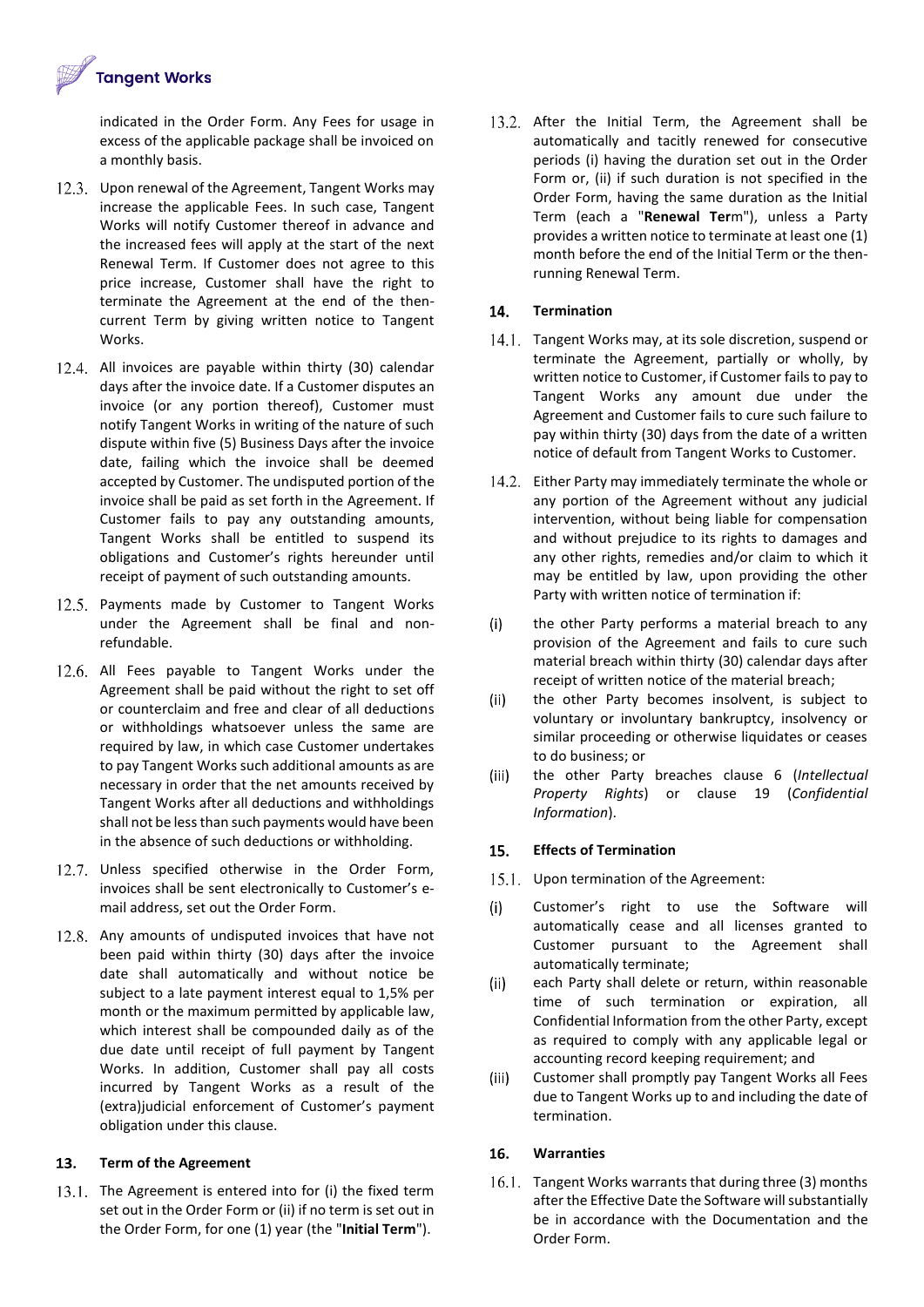

- 16.2. Tangent Works shall not be responsible for any error or non-conformity of the Software if the same is attributable to:
- $(i)$ Customer's or any third party's actions (including specific developments and customisations required by Customer), services, software or equipment not provided by Tangent Works under or pursuant to this Agreement;
- $(ii)$ any changes, modifications, updates, alterations or enhancements to the Software not provided by Tangent Works under or pursuant to this Agreement, or caused by the incorrect use, abuse, neglect, improper installation or operation, accident misconfiguration and/or alteration, or corruption of the Software or by the use of the Software with other computer programs or on equipment or with services which Tangent Works did not approve;
- $(iii)$ any inaccuracies, delays, interruptions, or errors occurring as a result of insufficient, incorrect data or data which does not conform to required input formats;
- $(iv)$ the Software being used or subject to actions by Customer or its Authorised Users, in deviation of the stipulations or provisions set out in the latest version of the Documentation and this Agreement or in any way which is not compatible with the Software's normal use.
- 16.3. Except as specifically provided herein, Customer acknowledges that the Software is provided "as is" and that other than as set out in clause 16.1, Tangent Works makes no additional warranties, implied or express (including warranties of merchantability and fitness for a particular purpose). Tangent Works does not guarantee the accuracy of the models, the predictions and/or the anomaly detection made or performed by the Software. Tangent Works' obligations under this Agreement shall be obligations of means.

### $17.$ **Privacy and Data Protection**

- 17.1. Each Party shall comply with the Data Protection Laws with respect to the processing of Customer Personal Data.
- 17.2. Customer shall only request Tangent Works to process any Customer Personal Data after having entered into an appropriate data processing agreement. If Customer provides Tangent Works with (access to) any Customer Personal Data), Customer warrants to Tangent Works that it has the legal right to disclose such Customer Personal Data and that Customer has obtained sufficient consent from all data subjects concerned (if applicable).
- 17.3. If any changes or prospective changes to the Data Protection Laws result or will result in one or both Parties not complying with the Data Protection Laws in relation to processing of Personal Data carried out under this Agreement, then the Parties shall use their

best endeavours promptly to agree such variations to this Agreement as may be necessary to remedy such non-compliance.

## 18. **Infringement Claims by third parties**

- 18.1. Customer shall defend Tangent Works from and against any and all third party claims, actions, suits, proceedings arising from or related to Customer's or any Authorized User's violation of this Agreement ("**Claims Against Tangent Works**"), and shall indemnify Tangent Works for all reasonable attorney's fees incurred and damages and other costs finally awarded against Tangent Works in connection with or as a result of, and for amounts paid by Tangent Works under a settlement Customer approves of in connection with a Claim Against Tangent Works. Tangent Works must provide Customer with prompt written notice of any Claims Against Tangent Works and allow Customer the right to assume the defense and control of the claim, and cooperate with any reasonable requests assisting Customer's defense and settlement of such matter.
- 18.2. Tangent Works shall defend Customer from and against any and all third party claims, actions, suits, proceedings, and demands alleging that the use of the Software as permitted under the Agreement infringes or misappropriates a third party's intellectual property rights (a "**Claim Against Customer**"), and will indemnify Customer for all reasonable attorney's fees incurred and damages and other costs finally awarded against Customer in connection with or as a result of, and for amounts paid by Customer under a settlement Tangent Works approve of in connection with a Claim Against Customer; provided, however, that Tangent Works has no liability if a Claim Against Customer arises from (i) Customer Data or non-Tangent Works products, including third-party software; (ii) any modification, combination or development of the Software that is not performed or authorized in writing by Tangent Works, including in the use of the API; (iii) Customer's unauthorized use of the Software; (iv) Customer's failure to use the most recent version of the Software made available to Customer; or (v) Customer's failure to integrate or install any corrections to the Software issued by Tangent Works.
- 18.3. Customer must provide Tangent Works with prompt written notice of any Claim Against Customer and allow Tangent Works the right to assume the exclusive defense and control, and cooperate with any reasonable requests assisting Tangent Works' defense and settlement of such matter. Clause 18.2 states Tangent Works' sole liability with respect to, and Customer's exclusive remedy against Tangent Works for, any Claim Against Customer.
- 18.4. An indemnified party will always be free to choose its own counsel if it pays for the cost of such counsel and no settlement may be entered into by an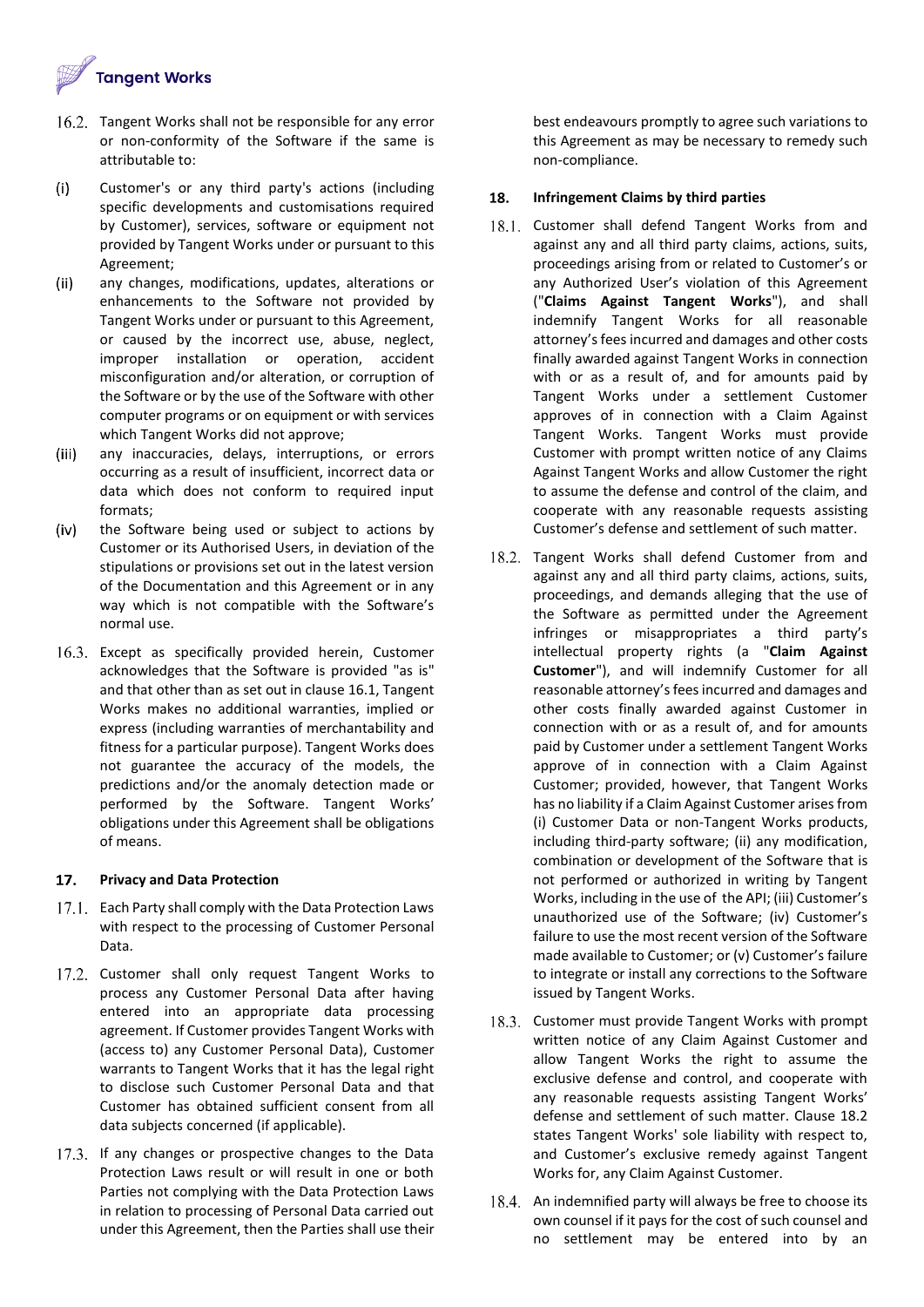**Tangent Works** 

indemnifying party, without the express written consent of the indemnified parties (such consent not to be unreasonably withheld).

#### 19. **Confidential Information**

- 19.1. Parties shall treat all Confidential Information received from the other Party as confidential, keep it secret and shall not disclose it to any third party, other than its agents, employees, advisors or consultants where such disclosure is necessary for the performance of the Agreement and only in case such agents, employees, advisors or consultants are bound by a confidentiality obligation at least as strict as included in the Agreement.
- 19.2. Confidential information disclosed in the execution of this Agreement shall not be used for any purpose other than as required for the performance of either Parties' obligations under the Agreement.
- 19.3. Both Parties shall take sufficient measures to maintain the confidentiality of all Confidential Information. Parties in particular agree that they:
- $(i)$ shall not copy or otherwise exploit any component of the Confidential Information other than as herein provided, nor make any disclosures with reference thereto to any third party; and
- $(ii)$ shall promptly notify the other Party if it becomes aware of any breach of confidentiality and give the other Party all reasonable assistance in connection with the same.
- 19.4. Shall not be considered Confidential Information, information that:
- $(i)$ is published or comes into the public domain other than by a breach of the Agreement,
- $(ii)$ can be proven to have been known by the receiving Party before disclosure by the disclosing Party;
- $(iii)$ is lawfully obtained from a third party other than by a confidentiality breach of such third party; or
- $(iv)$ can be shown to have been created by the receiving Party independently of the disclosure.
- 19.5. If and to the extent required in accordance with a judicial or other governmental order, the receiving Party may disclose Confidential Information, provided that the receiving Party:
- gives the disclosing Party reasonable prior notice to  $(i)$ seek a protective order or equivalent, unless the receiving Party is legally prohibited from doing so;
- $(ii)$ reasonably cooperates with the disclosing Party in its reasonable efforts to obtain a protective order or other appropriate remedy;
- $(iii)$ discloses only that portion of the Confidential Information that it is legally required to disclose; and
- $(iv)$ uses reasonable efforts to obtain reliable written assurances from the applicable judicial or governmental entity that it will afford the Confidential Information the highest level of

protection available under applicable law or regulation.

19.6. The obligations set out in this clause 19 shall enter into force as from the start of negotiations between the Parties and shall survive during five (5) years after the termination or expiration of the Agreement. The confidentiality obligations in the Agreement replace any prior non-disclosure agreement signed between the Parties.

### 20. **Limitation of Liability**

- $20.1$ . Subject to the maximum extent permitted under applicable law, Tangent Works' liability under the Agreement shall: (i) per event (or series of connected events) not exceed the Fees paid by Customer to Tangent Works under the Agreement for a period of six (6) months prior to the date of the event (or last of the series of connected events) giving rise to the claim, and (ii) in the aggregate not exceed EUR 20.000.
- 20.2. Tangent Works shall under no circumstances be liable to Customer for any indirect, punitive, special consequential or similar damages (including damages for loss of profit, lost revenue, loss of business, loss or corruption of data, loss of customers and contracts, loss of goodwill, the cost of procuring replacement goods or services, and reputational damage) whether arising from negligence, breach of contract or of statutory duty or otherwise howsoever, and third parties' claims. Each Party shall have the duty to mitigate damages. The exclusions and limitations of liability under this article shall operate to the benefit of Tangent Works' affiliates and subcontractors to the same extent such provisions operate to the benefit of Tangent Works.
- 20.3. Tangent Works cannot be held liable in any way, neither contractually nor extra-contractually, for discontinuing an older release of the Software or for damages caused by the wrongful (or out of scope) use of the Software.
- 20.4. Under no circumstances shall Tangent Works be responsible for (any damages resulting from) (i) Customer's decisions taken on the basis of, and/or (ii) any other use made of, the forecasts and any other output or deliverable provided by the Software.

### $21.$ **Miscellaneous**

**Entire agreement**. The Agreement constitutes the entire agreement and understanding between the Parties with respect to the subject matter hereof and supersedes all prior oral or written agreements, representations or understandings between the Parties relating to the subject matter hereof. No statement, representation, warranty, covenant or agreement of any kind not expressly set forth in the Agreement shall affect, or be used to interpret,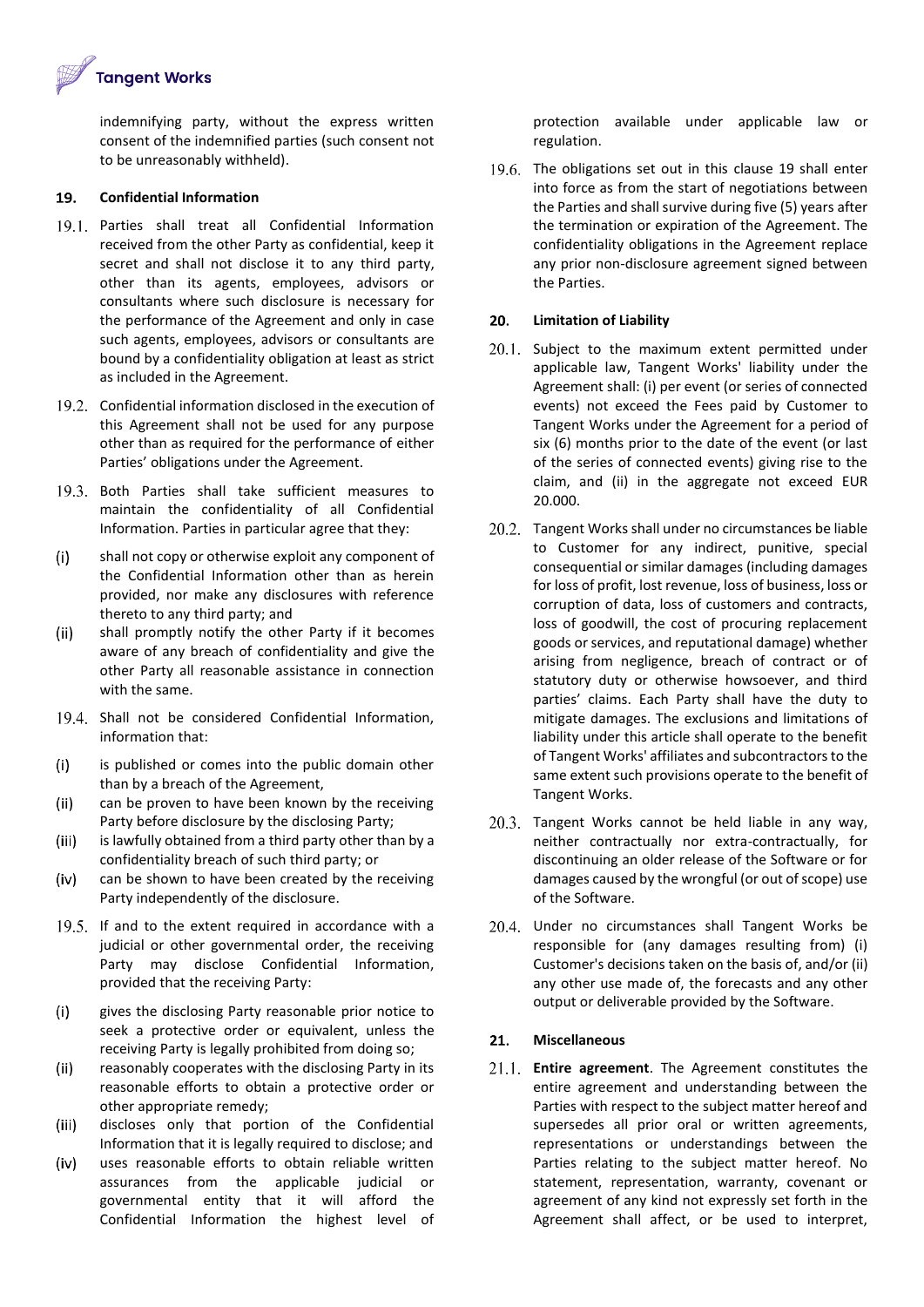

change or restrict, the express clauses of the Agreement.

- **Electronic signatures**. The words "execution," "signed," "signature," and similar words shall be deemed to include electronic signatures or the keeping of records in electronic form, each of which shall be of the same legal effect, validity or enforceability as a manually executed signature or the use of a paper-based record keeping system, as the case may be, to the extent and as provided for in any applicable law.
- **Amendments**. The terms of the Agreement may be modified or amended only by written agreement executed by a duly authorized representative of both Parties hereto.
- **Waiver**. The terms of the Agreement may be waived only by a written document signed by both Parties. Each such waiver or consent shall be effective only in the specific instance and for the purpose for which it was given, and shall not constitute a continuing waiver or consent.
- 21.5. **Severability**. If any provision of the Agreement is determined to be illegal, void, invalid or unenforceable, in whole or in part, the remaining provisions shall nevertheless continue in full force and effect. The provisions found to be illegal, invalid or unenforceable shall be enforceable to the full extent permitted by applicable law. Each Party shall use its best efforts to immediately negotiate in good faith a valid replacement provision with an equal or similar economic effect.
- **Survival**. Expiration, termination or cancellation of the Agreement shall be without prejudice to the rights and liabilities of each Party which have accrued prior to the date of termination, and shall not affect the continuance in force of the provisions of the Agreement which are expressly or by implication intended to continue in force, including, without limitation, the provisions relating to Intellectual Property Rights, Confidential Information and Limitation of Liability.
- **Non-solicitation**. During the Term of this Agreement and for a period of one (1) year after the expiration or termination of this Agreement, Customer agrees that it shall not without Tangent Works' prior written consent, directly or indirectly (including through its Affiliates or recruitment agencies), hire or otherwise engage, in whatever capacity (including as an employee or consultant), or solicit the services of, any personnel member of Tangent Works or its Affiliates, while such person is employed or engaged by Tangent Works and during six (6) months after such employment or engagement ends. For the purpose of this clause, "hire" means to employ an individual as an employee or engage such individual as an independent contractor, whether on a full-time, parttime or temporary basis. In case the above non-

solicitation/non-hire obligations are not complied with, Customer shall compensate Tangent Works by paying, upon a first request, a lump-sum amount corresponding to twelve times the gross salary/compensation each such person so hired/engaged earned with the aggrieved Party during the last full month such person worked for the aggrieved Party.

- **Assignment**. Tangent Works may assign, transfer and/or subcontract the rights and obligations under the Agreement to any third party. Customer shall not assign or otherwise transfer any of its rights or obligations under the Agreement without Tangent Works' prior written consent. Subject to any restrictions on assignment herein contained, the provisions of the Agreement shall inure to the benefit of and shall be binding upon the Parties hereto and their respective heirs, legal representatives, successors and assignees.
- **Force Majeure**. In the event that either Party is prevented from performing or is unable to perform any of its non-monetary obligations under this Agreement due to an Act of God, fire, casualty, flood, earthquake, war, strike, lockout, epidemic, destruction of production facilities, riot, insurrection, unavailability of material, or any other cause beyond the reasonable control of the Party invoking this section, provided such Party has used reasonable efforts to mitigate the effects of such force majeure event, such Party shall give prompt written notice to the other Party, its performance shall be excused, and the time for performance shall be extended for the period of delay or inability to perform due to such occurrences.
- **Publicity**. Tangent Works shall have the right to use any trademarks, logos or other marks of Customer (including Customer's corporate name) for Customer references on Tangent Works' website, social media announcements and sales presentations.
- **Relationship between the Parties**. The relationship between Tangent Works and Customer is that of independent contractors. Neither Party is agent for the other and neither Party has any authority to make any contracts, whether expressly or by implication, in the name of the other Party, without that Party's prior written consent for express purposes connected with the performance of the Agreement.
- 21.12. Notices. Any notice required to be served by the Agreement shall in first instance be given by electronic mail. Notices given to Customer shall be done to the email address set out in the Order Form (or in case no email address is available via post to Customer's registered address). All notices given by electronic mail, shall only be valid in case confirmation of receipt was expressly given by electronic mail by the receiving Party. In case no confirmation of receipt was given by Tangent Works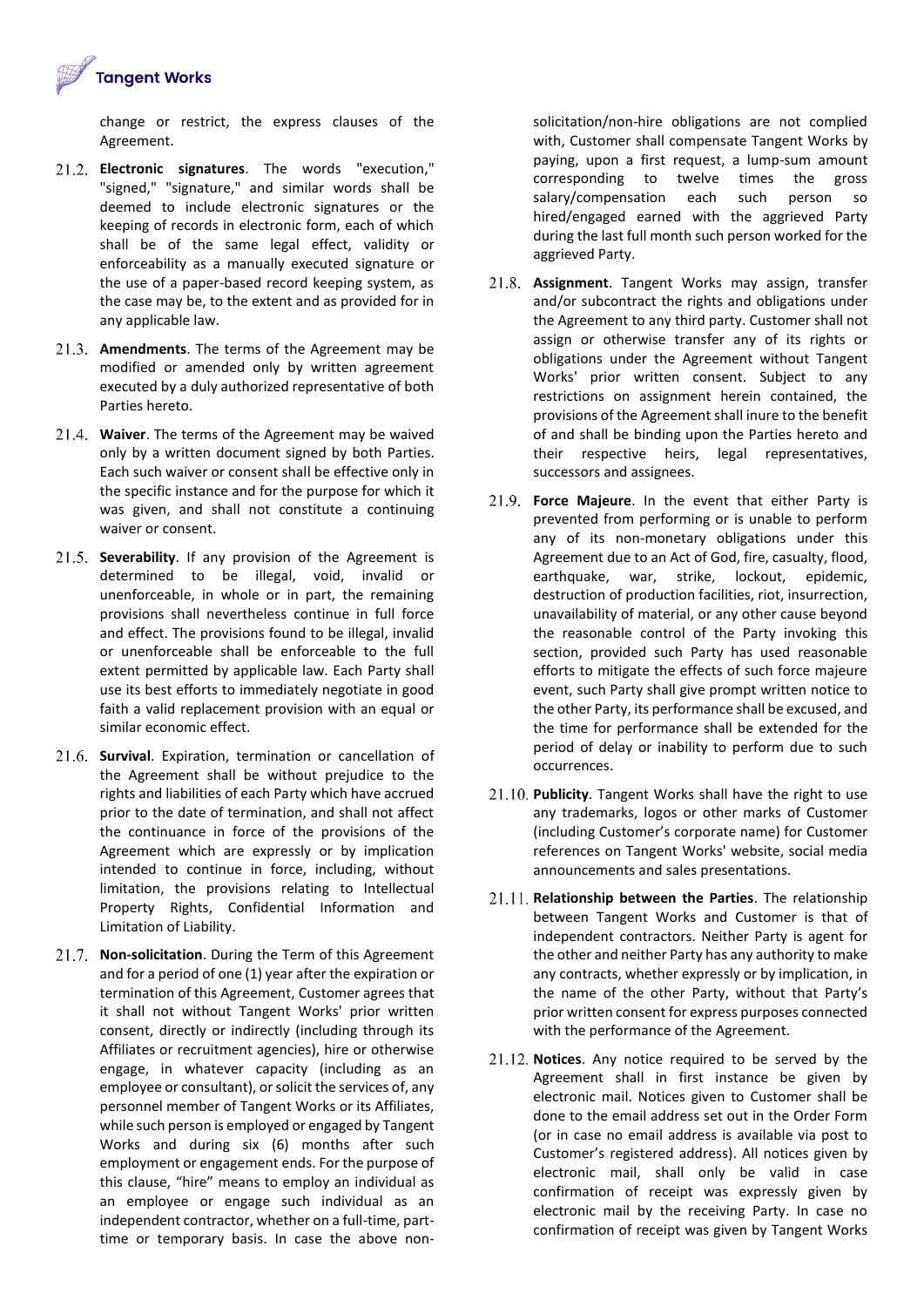

within five (5) Business Days, all notices can be done in writing and served by registered letter addressed to either Party at its address given in the Order Form or to such other address as a Party may designate by notice hereunder.

- **Conflict**. In case of conflict between the provisions of the contractual documents executed between the Parties, the first document shall prevail on the latter: (i) the Order Form, (ii) the Terms and Conditions (iii) the Schedules, unless explicitly agreed otherwise in writing between the Parties.
- **Interpretation**. The terms of the Agreement shall be interpreted as follows (unless the context shall otherwise require or permit):
- $(i)$ reference to any statute or statutory provision includes a reference to that statute or statutory provision as from time to time amended, extended or re-enacted;
- $(ii)$ words importing the singular include the plural, words importing any gender include every gender and words importing persons include bodies corporate and incorporate; and each case vice versa;
- $(iii)$ the headings or captions to the clauses are for ease of reference only and shall not affect the interpretation or construction of the Agreement.
- **Language**. The Agreement is entered into in the English language only; which language shall be controlling in all respects. Furthermore, all communications and notices made or given pursuant to the Agreement shall be in the English or Dutch.
- **Applicable law and jurisdiction**. The Agreement shall be governed by and construed in accordance with the laws of Belgium and the Parties hereto submit to the exclusive jurisdiction of the Dutch-speaking courts of Brussels, division Brussels. The United Nations Convention for the International Sale of Goods shall not apply to the Agreement.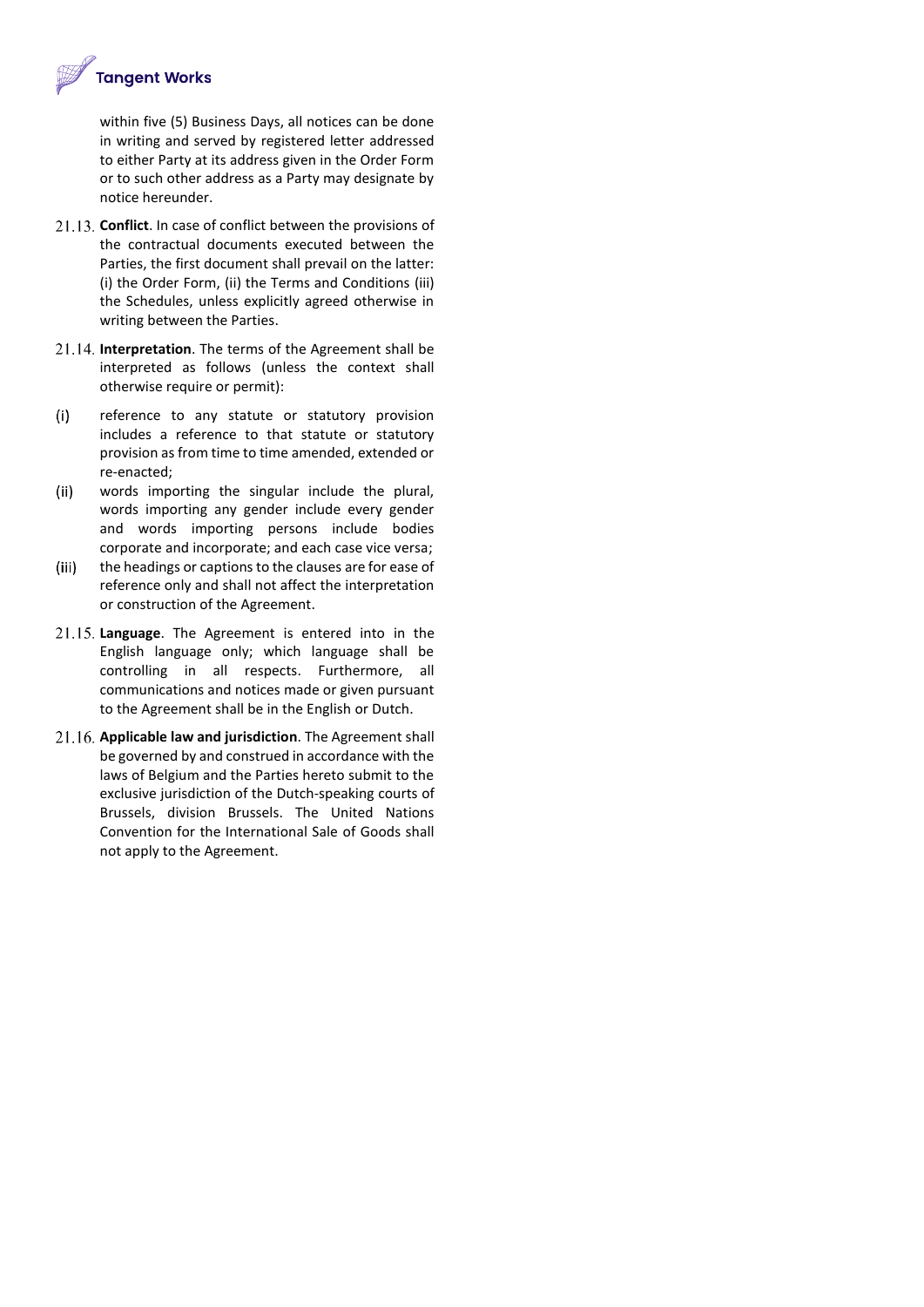

## **Schedule 1 -Service Level Agreement**

#### 1. **Introduction**

- This standard Service Level Agreement ("**SLA**") only applies if Customer has not entered into a service level agreement with a Partner ("**Partner SLA**").
- 1.2. Tangent Works will not modify the terms of your SLA during the Initial Term; however, upon renewal of the Agreement, the version of this SLA that is current at the time of renewal will apply throughout the Renewal Term. Tangent Work shall provide at least thirty (30) days' notice for adverse material changes to this SLA.

#### **Definitions**  $2.$

 $2.1.$ For the purpose of this Schedule 1 (*Service Level Agreement*), the capitalised terms mentioned below shall have the following meaning:

"**Deployment Minutes**" is the total number of minutes for which an Authorised User has been purchased during billing month.

"**Downtime**" is the total accumulated Deployment Minutes, across all Authorised Users for a given Tangent Works TIM subscription, during which the Software is unavailable but excluding (i) any planned maintenance and (ii) any downtime that results from an Out-of-Scope Incident.

"**External Connectivity**" is bi-directional network traffic over supported protocols such as HTTP and HTTPS that can be sent and received from a public IP address.

"**Incident**" means (i) any single event, or (ii) any set of events, that result in Downtime.

"**Maximum Available Minutes**" is the sum of all Deployment Minutes across all paid Authorised Users for a given TIM subscription during a billing month.

"**Out-of-Scope Incident**" means the Incidents described in clause 5 of this SLA.

"**Service Level**" means the performance metric(s) set forth in this SLA.

2.2. All other terms and definitions with capital letters which are not defined expressly in this Schedule 1 shall have the meaning given to them in the Terms and Conditions.

### 3. **Support**

- $3.1.$ As of the Effective Date and in consideration of the timely payment by Customer of the Fees, Tangent Works shall use is best efforts to provide support for Incidents in relation to the Software only and provided has not entered into a Partner SLA.
- 3.2. Support shall be provided in English only.
- $3.3.$ Support on Out-of-Scope Incidents is not included in the Support services. In the event Tangent Works accepts to provide support services on Out-of-Scope Incidents such support shall be separately invoiced to Customer.
- 3.4. Customer shall initiate a first review of any Incident encountered by Customer or the Authorised Users when using the Service and notify Tangent Works of such Incident.
- 3.5. Customer shall notify Tangent Works by using the web-based ticketing system provided for that purpose by Tangent Works including all information necessary for Tangent Works to validate the claim, including but not limited to:
- $(i)$ a detailed description of the Incident;
- $(ii)$ information regarding the time and duration of the Downtime (if any);
- $(iii)$ the number and location(s) of affected Authorised Users (if applicable); and
- $(iv)$ descriptions of your attempts to resolve the Incident at the time of occurrence.
- $3.6.$ Upon the receipt of a ticket initiated by Customer, Tangent Works shall further investigate the origin of the malfunction and determine whether the Incident is caused by the Software or is qualified as an Out-of-Scope Incident. In the event that Tangent Works is unable to replicate the Incident, the Incident shall be considered as an Out-of-Scope Incident.
- Incidents shall be dealt with in accordance  $3.7.$ with the procedure and service levels set out in this article. For each reported Incident, Customer shall accurately inform Tangent Works on the perceived business impact of the Incident, shall assign a priority level (as defined below) and shall provide contacting details of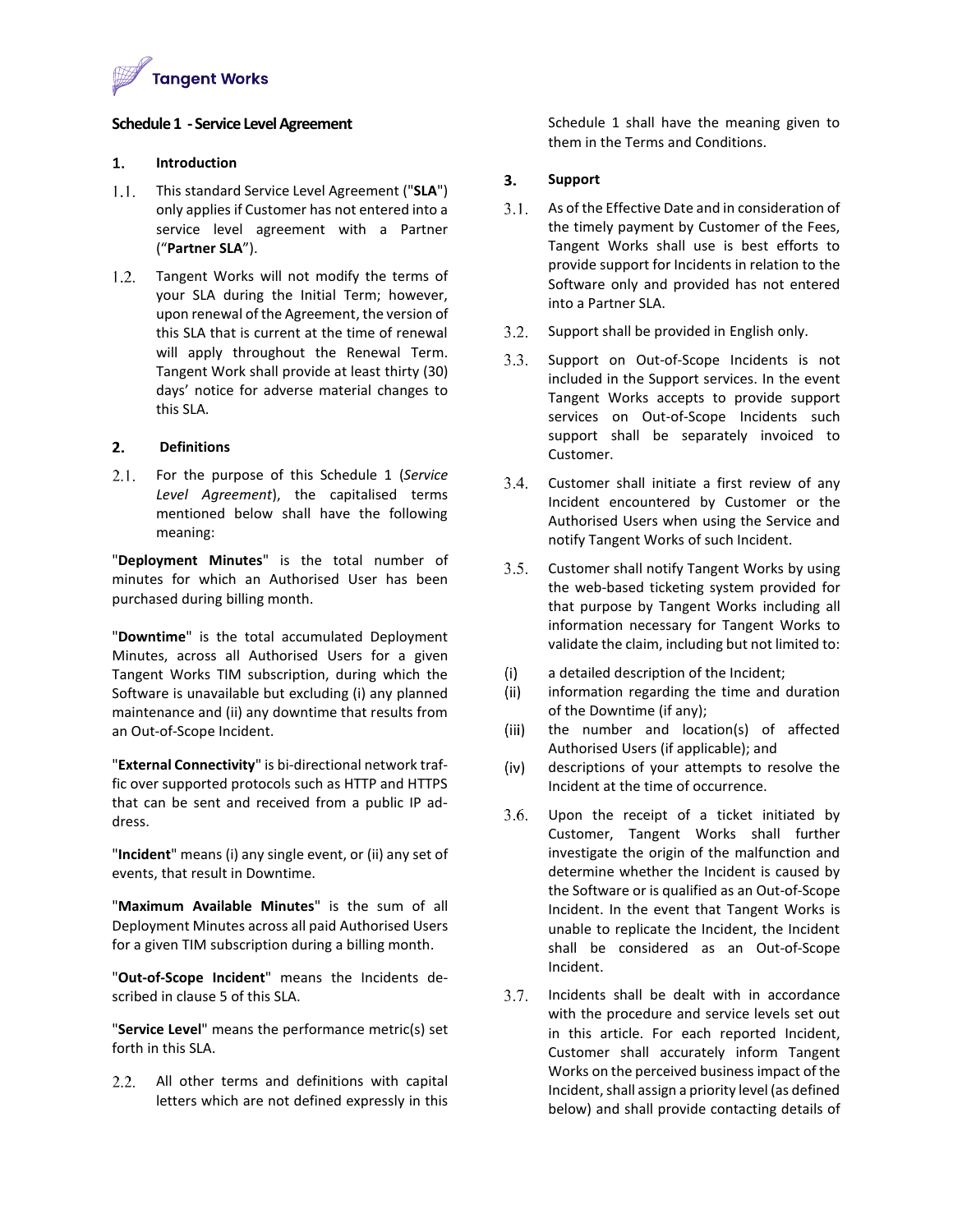

the responsible person following up the Incident on behalf of Customer and having the necessary availability and knowledge of the Incident. The levels of priority and the associated target Response Times following such Incident are as set out below.

| <b>Priority</b> | <b>Impact</b>                                                                                                                                                                                                                                                                                                | <b>Target</b>            |
|-----------------|--------------------------------------------------------------------------------------------------------------------------------------------------------------------------------------------------------------------------------------------------------------------------------------------------------------|--------------------------|
|                 |                                                                                                                                                                                                                                                                                                              | Response<br><b>Times</b> |
| 1 (High)        | An error in, or failure<br>of, the Software that:<br>a) materially impacts<br>the operations of the<br>Customer's business;<br>b) disables major<br>functions of the<br>Software from being<br>performed<br>("Business Critical<br>Failure").                                                                | 4 busines<br>hours       |
| 2<br>(Medium)   | An error or failure in<br>the Software (other<br>than a Business<br>Critical Failure or a<br>Minor Incident) that<br>affects the<br>operations of the<br>Customer's business.                                                                                                                                | 8<br>business<br>hours   |
| $3$ (Low)       | An isolated or minor<br>error in the Software<br>that:<br>a) does not<br>significantly affect<br>the Software<br>functionality;<br>b) may disable only<br>certain non-essential<br>functions; or<br>c) does not materially<br>impact the<br><b>Customer's business</b><br>performance ("Minor<br>Incident"). | 1<br>business<br>week    |

### 4. **Availability**

 $4.1.$ This clause 4 (*Availability*) shall only apply to Customers having opted for Tangent Works Cloud.

- $4.2.$ For the purposes of this clause, the following definitions shall apply:
- $(i)$ "**Error Code**" means an indication that an operation has failed, such as an HTTP status code in the 5xx range.
- $(ii)$ "**Monthly Uptime Percentage**" for Tangent Works TIM is calculated as Maximum Available Minutes less Downtime divided by Maximum Available Minutes in a billing month for a given Tangent Works, TIM subscription. Monthly Uptime Percentage is represented by the following formula:

Monthly Uptime % = (Maximum Available Minutes - Downtime) / Maximum Available Minutes

 $4.3.$ Tangent Works shall use reasonable efforts to ensure a monthly uptime percentage of 99,8%

## 5. **Limitations.**

.

This SLA and any applicable Service Levels do not apply to any performance or availability issues:

- $(i)$ Due to factors outside Tangent Work's reasonable control (for example, natural disaster, war, acts of terrorism, riots, government action, or a network or device failure, including External Connectivity-related issues or any issues caused by Tangent Work's third-party hosting provider);
- $(ii)$ That result from the use of services, hardware, or software not provided by Tangent Works, including, but not limited to, issues resulting from inadequate bandwidth or related to Partner and/or any other third-party software or services;
- Caused by your use of the Software after  $(iii)$ Tangent Works advised you to modify your use of the Software, if you did not modify your use as advised;
- $(iv)$ During or with respect to preview, pre-release, beta or trial versions of the Software, feature or software (as determined by Tangent Works);
- $(v)$ That result from your unauthorized action or lack of action when required, or from your employees, agents, contractors, or vendors, or anyone gaining access to our network by means of your passwords or equipment, or